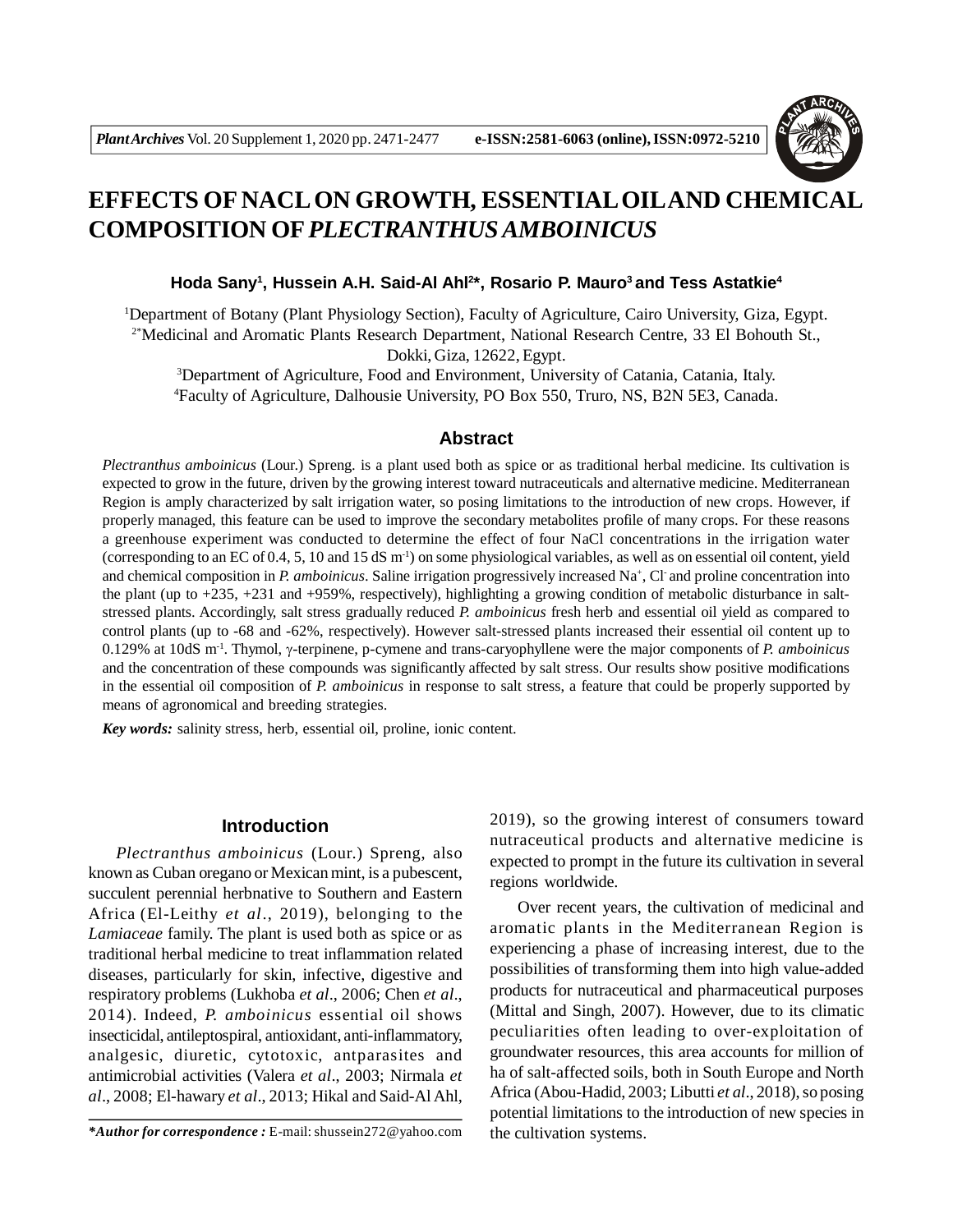Indeed, salinity stress is one of the most serious challenges facing the agricultural production, causing considerable yield loss in agricultural farmlands (Passioura, 2007; Munns and Tester, 2018). These are primarily due to the osmotic stress, which generates the disruption of homeostasis and distribution of ions in plant cells (Munns and Tester, 2018). In addition to the osmotic component, salinity causes ion toxicity because of the increased intracellular concentration of toxic ions such as Na<sup>+</sup>and Cl- (Grattan and Grieves, 1998), which leads to nutrient disorders including imbalances and/or competition with nutrient uptake (Maathuis and Amtmann, 1999). Competition between these and other anions and cations results in reduced growth and stomatal aperture of different crops (De Pascale *et al*., 2005; Paz *et al*., 2014).

On the other hand, it has been demonstrated that irrigation with saline water is able to improve some quality characteristics of several crops (Rouphael *et al*., 2012; Di Gioia *et al*., 2018), including the biosynthesis of secondary metabolites in response to the osmotic and nutritional stress (Giuffrida *et al*., 2018). Therefore, if properly managed, irrigation with salt water could represent adoption to improve the quality of the raw materials of these emerging crops, provided thatin the future adequate and reliable knowledge will become available to growers. For these reasons, the objective of this study was to determine the effect of NaCl saline irrigation on *P. amboinicus* fresh herb yield, physiological response, essential oil content and chemical composition.

## **Materials and Methods**

## **Site and treatment descriptions**

The experiment was carried out during two growing seasons (2018 and 2019), under the natural conditions of a greenhouse of the Farm Station of Faculty of Agriculture, Cairo University, Egypt. The local climate is subtropical desert (*Bwh* climate according to Köppen classification), with mild, wet winters and warm, dry summers. Homogeneous *P. amboinicus* stem cuttings (~15 cm long and having 8 expanded leaves) have been taken from mother plants on early February 2018 and 2019 andtransplanted into pots (30 cm diameter, 50 cm depth, 3.5 L volume). The pots contained two stem cuttings each and were placed in the greenhouse on 15 February of each year. Each pot was previously filled with 10 kg of air-dried soil. The soil texture was sandyloam, having a physical composition as follows: 45.5% sand, 27.6% silt, 26.9% clay and 0.87% organic matter. Before the start of the experiment, the results of soil chemical analysis were as follows:  $pH = 8.05$ ; EC (dSm<sup>-1</sup>)  $= 0.80$ ; total nitrogen  $= 0.10\%$ ; available phosphorus and

potassium were  $2.11 \text{ mg} 100 \text{g}^{-1}$  and  $0.021 \text{ mg} 100 \text{g}^{-1}$ , respectively; Sodium =  $3.55$  meq  $100g<sup>-1</sup>$  soil and Chloride  $= 0.52$  meq $100g^{-1}$  soil. All soil properties were determined by using the standard methods.

Within each growing season, the experimental layout was a randomized blocks design with three replicates. Each experimental unit contained fifteen pots and each pot contained two plants. The study regarded four NaCl saline irrigation treatments, namely control (0.40 dSm<sup>-1</sup>, tap water), 5  $dSm^{-1}$ , 10  $dSm^{-1}$  and 15  $dSm^{-1}$ , hereafter referred as  $S_0$ ,  $S_5$ ,  $S_{10}$  and  $S_{15}$ , respectively. Before transplanting, each pot was fertilized with 200 g cattle manure. The use of salt solutions started 7days after transplanting and each final EC was gradually achieved 10days after by adding the  $10\%$  day<sup>-1</sup> of the final NaCl concentration (which was 2300, 4800 and 7300ppm in  $S_5$ ,  $S_{10}$  and  $S_{15}$ , respectively).

# **Physiological and chemical variables**

In each growing season, Na<sup>+</sup> and Cl<sup>-</sup> were measured in dry herb according to Cottenie*et al*., (1982), while proline determination was carried out in fresh leaves according to Bates (1973). Plant fresh weight (gplant<sup>-1</sup>), essential oil content (%) and essential oil yield (mlplant-1) were determined in the fresh herb at the end of the experiment (on June 15 of each year, *e.g*. 4 months after transplantation). Essential oil was extracted by hydrodistillation for 3 h. (Guenther, 1961). The essential oils were collected and dehydrated over anhydrous sodium sulphate and kept in a refrigerator until GC-MS analysis.

#### **GC-MS analyses and identification of components**

GC-MS analysis of the essential oil was performed using HP 5890 series II gas chromatograph and HP 5973 mass detector. A TRFAME (Thermo 260 M142 P) capillary column (30 m  $\times$  0.25 mm i.d., 0.25 µm film thickness) with helium as the carrier gas, at a flow rate of 1.5 mlmin-1 was used. The initial GC oven temperature was set at 40°C for 5 minutes and then heated up to 140 $\rm ^{\circ}C$  at a rate of 5 $\rm ^{\circ}C$ min.<sup>-1</sup> and held at 140 $\rm ^{\circ}C$  for 5 minutes. Then the temperature was increased to 280°C at a rate of 10°Cmin.-1 and held for 5 additional minutes. Injector and detector temperatures were 250°C. Diluted samples ( $1/100$ ,  $v/v$  in heptane) of 1.0 µl were injected automatically. Mass spectrometry was run in the electron impact mode (EI) at 70 eV. Identification of components was based on the comparison of their GC retention times. Mass spectra interpretation was confirmed by mass spectral library search using the National Institute of Standards and Technology (NIST) database (Masada, 1976; Adams, 2007).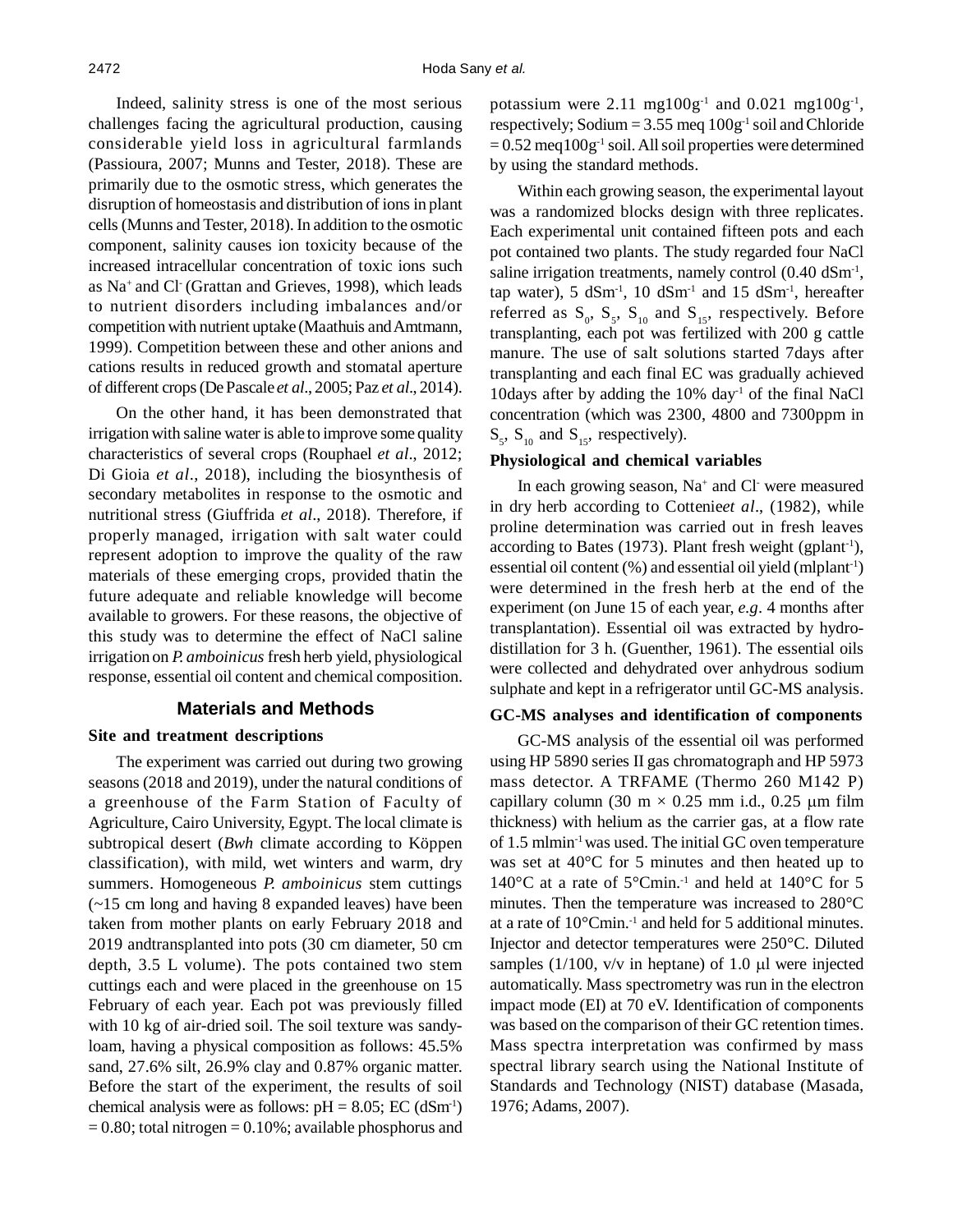## **Statistical analysis**

A 1-way analysis of variance (ANOVA) related to a randomized blocks design with 6replicates was used to determine the effect of NaCl concentration in the irrigation water on the studied variables. The 6 replicates were combinations of the three blocks within each growing season and the two growing seasons. The GLM Procedure of SAS, (2014) was used to complete the statistical analysis. For each response variable, the validity of normal distribution and constant variance assumptions on the error terms was verified by examining the residuals as described in Montgomery, (2017). Independence assumption was met through randomization within each block. Percentage data were subjected to Bliss' transformation (untransformed data are reported and discussed). Since the effect of NaCl saline irrigation was significant (*P*< 0.05) on all response variables, multiple means comparison was completed and letter groupings generated using Tukey's honestly significant difference (HSD) test at 5% level of significance. A polynomial regression analysis was performed, up to third degree, to define the trend of the variables in response to the increase in salinity level. A multiple correlation analysis was also performed, in order to check any significant relationship among the physiological variables and chemical composition of *P. amboinicus* tissues.

# **Results and Discussion**

### **Na<sup>+</sup> and CI- content in plant tissues**

The increase in NaCl concentration in the irrigation water generated a linear increase in the content of both ions into the plant tissues (Table 1). Comparing the extreme treatments, such increase was similar for both ions, *i.e.* equal to +235% for Na<sup>+</sup> (from 0.870 to 2.915%) and +231% for Cl- (from 311 to 1028 ppm) (Table 1).

**Table 1:** Proline ( $\mu$ mol  $g^{-1}$  fresh weight), Na<sup>+</sup> (%), CI ( $ppm$ ), mean herb fresh weight (gplant<sup>-1</sup>), essential oil content  $(\%)$  and essential oil yield (mlplant-1) obtained from *Plectranthus amboinicus* subjected to four NaCl saline irrigation treatments. L: linear, C: cubic. \*, \*\* and \*\*\*: significant a *P*< 0.05, 0.01 and 0.001, respectively.

|                  |                    |                  |                    | <b>Plant</b>            |                    | <b>Essential   Essential</b> |
|------------------|--------------------|------------------|--------------------|-------------------------|--------------------|------------------------------|
| <b>Treatment</b> | $Na+$              | $Cl+$            | <b>Proline</b>     | fresh                   | oil                | oil                          |
|                  |                    |                  |                    | weight                  | content            | yield                        |
| $S_0$            | 0.870d             | 311 d            | 0.302 d            | 559 a                   | 0.098c             | 0.550a                       |
| $S_5$            | 1.305c             | 698 c            | 0.997c             | 397 b                   | $0.107$ bc         | 0.426 <sub>b</sub>           |
| $S_{10}$         | 2.242 <sub>b</sub> | 822 <sub>b</sub> | 2.202 <sub>b</sub> | 297 c                   | 0.129a             | 0.384 <sub>b</sub>           |
| $S_{15}$         | 2.915a             | 1028a            | 3.197 a            | 179 <sub>d</sub>        | 0.110 <sub>b</sub> | 0.208c                       |
| Trend            | $L^*$              | L,               | **                 | $\operatorname{L}^{**}$ | $\bigcap^{***}$    | $\mathsf{L}^*$               |

Within each column, means sharing the same letter are not significantly different at Tukey's HSD test  $(P \leq 0.05)$ .

However, when considered at  $S_5$  treatment, it was recorded a higher increase for Cl- concentration (+124%) than for  $Na^+$  (+50%), meaning that up to this salinity level, *P. amboinicus* plants were able to partially buffer the cation entrance inside the plant, a mechanism which is noticeable for glycophytes (Liang *et al*., 2018). Beyond this threshold, both ions showed a similar accumulation trend, so suggesting a raising alteration in the mechanisms of ion homeostasis, transport and partitioning inside the plant. In the case of Na<sup>+</sup> and Cl<sup>-</sup>, the ion accumulation is able to generate nutrient deficiencies or imbalances, due to their competitive action toward other nutrients (Pardo and Quintero, 2002). Moreover, their specific toxicity once they get into the cytoplasm, is able to inhibit the activities of many cellular enzymes, so negatively acting on biophysical and/or metabolic components of plant growth (Grattan and Grieves, 1998; Bayuelo-Jimenez *et al*., 2003).

## **Proline content**

Table 1, shows that each increment in NaCl concentration in the irrigation water significantly increased the proline content in plant tissues, with a high significance of the linear component of the linear regression. These increases were equal to +230%, +629% and +959% at  $S_5$ ,  $S_{10}$  and  $S_{15}$ , respectively, meaning that at each of these salinity levels proline concentration (and the energy expense for its biosynthesis) increased proportionally more than the accumulation of Na<sup>+</sup> and Cl inside the plant. From an ecophysiological viewpoint, such steep accumulation of proline seems to suggest the need of *P. amboinicus* plants to sustain an adequate water transpiration flux in order to maintain their leaves succulence, since the known protective action of proline against the hyperosmotic stress (Nounjan *et al*., 2012). On the other hand, the increase in proline content due, for example, to the decrease in proline oxidase activity in

> saline conditions, is one of the main adaptation ways of plants to salinity, since the multifunctional protective role of this amino acid, acting as free radical scavenger and antioxidant compound (Said-Al Ahl and Omer, 2011), so playing a key role in stabilizing proteins, DNA and helping to maintain the structure and function of cellular macromolecules (Matysik *et al*., 2002).

#### **Herb and essential oil yield and content**

The results shown in table 1 indicate that NaCl affected the studied variables in different ways. Increasing the NaCl concentration in the irrigation water led to a significant, linear decrease in fresh weight and oil yield of *P. amboinicus* plants. The highest fresh weight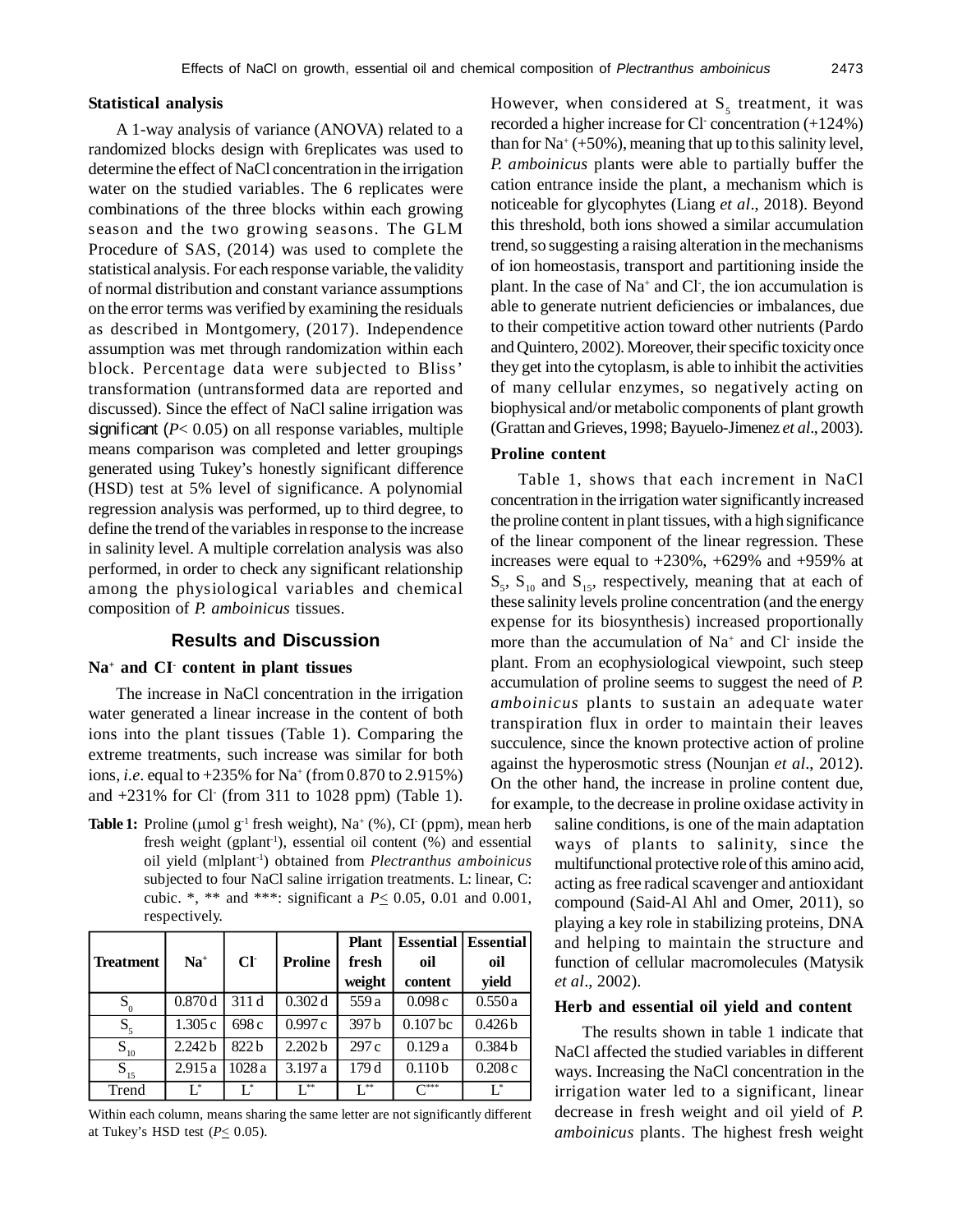and oil yield values were obtained from  $S_0$  treated plants, whereasboth variables showed the least values at  $S_{15}$ , showing a decrease of 68% and 62%, respectively, when compared to unstressed plants (Table 1). On the other hand, the oil content increased passing from  $S_0$  to  $S_{10}$ (from 0.098 to 0.129%) and then decreased (Table 1).

Saline conditions reduces the ability of the plants to absorb water and minerals from the soil and induces many metabolic changes, which leads to reduced leaf transpiration and closure of stomata (Ben-Asher *et al*., 2006). According to Meiri and Shahavet, (1973), salinity affects plant growth with different mechanisms: (a) the distribution of salts within the plant cells may result in turgor reduction and growth retardations, (b) the balance between root and shoot hormones changes considerably under saline conditions, (c) salinity changes the structure of the chloroplasts and mitochondria and such changes may interfere with normal metabolism and growth and (d) salinity increases respiration and reduces photosynthesis products available for growth. However, as we found in our study, oil yield may be decreased by salinity due to the decrease in plant growth (Table 1). Previous studies have confirmed that NaCl salt condition has reduced growth and oil yield in *P. amboinicus* (Abdelrazik *et al*., 2016) and *Anethum graveolens* L. (Ünver and Tilki, 2012).

**Table 2:** GC-MS percentage quantification of *P. amboinicus* components. L: linear; Q: quadratic; C: cubic. \*, \*\* and \*\*\*: significant a *P* $\leq$  0.05, 0.01 and 0.001, respectively.

| Component              | $S_{0}$            | $S_5$             | $\bar{\mathbf{S}}_{10}$ | $\mathbf{S}_{15}$ | <b>Trend</b>         |
|------------------------|--------------------|-------------------|-------------------------|-------------------|----------------------|
| $\alpha$ -thujene      | $0.58\,\mathrm{a}$ | 0.15c             | 0.17c                   | 0.28 <sub>b</sub> | Q                    |
| $\alpha$ -pinene       | 0.57 <sub>b</sub>  | 0.63 <sub>b</sub> | 1.00a                   | 1.01a             | $\overline{C}$ ***   |
| $\beta$ -myrcene       | 2.31a              | 1.63 <sub>b</sub> | 1.28c                   | 2.12a             | $\overline{Q^*}$     |
| 1-octen-3-ol           | 3.72 <sub>b</sub>  | 0.25d             | 5.12a                   | 2.11c             | $\overline{C}^{***}$ |
| $\alpha$ -phellandrene | 0.31c              | 0.45 <sub>b</sub> | 0.80a                   | 0.83a             | $\bar{Q^*}$          |
| $\alpha$ -terpinene    | 3.99c              | 3.66d             | 5.11 <sub>b</sub>       | 7.23a             | **<br>Q              |
| p-cymene               | 10.34 <sub>b</sub> | 13.25a            | 6.98c                   | 6.76c             | $\overline{C}$ ***   |
| $\beta$ -phellandrene  | 0.70 <sub>b</sub>  | 0.03d             | 1.53a                   | 0.51c             | $\overline{C^{***}}$ |
| $\gamma$ -terpinene    | 25.35 a            | 19.75b            | 13.12c                  | 10.02d            | $L^*$                |
| $\alpha$ -terpinolene  | 3.06 <sub>b</sub>  | 2.15c             | 3.69a                   | 3.10 <sub>b</sub> | $C^{\overline{***}}$ |
| terpinen-4-ol          | 0.76a              | 0.03c             | 0.63 <sub>b</sub>       | 0.66 <sub>b</sub> | $\overline{C}$ ***   |
| thymol                 | 36.32 c            | 39.65bc           | 43.21 ab                | 48.55 a           | **<br>L              |
| $\alpha$ -copaene      | 1.11 <sub>b</sub>  | 1.89 a            | 1.86 a                  | 1.00 <sub>b</sub> | ***<br>о             |
| trans-caryophyllene    | 8.99b              | 10.07a            | 7.74c                   | 8.00c             | $\overline{C^{***}}$ |
| $\alpha$ -bergamotene  | 0.47c              | 0.90 <sub>b</sub> | 0.47c                   | 1.61a             | $\overline{C}$ ***   |
| $\alpha$ -humulene     | 1.13c              | 0.33d             | 1.39 <sub>b</sub>       | 2.21a             | $\overline{C}^{***}$ |
| $\beta$ -selinene      | ND                 | 0.58 <sub>b</sub> | 0.98a                   | 0.30c             | ***<br>О             |
| $\beta$ -patchoulene   | 0.53a              | 0.49a             | 0.29c                   | 0.41 <sub>b</sub> | $\overline{C}$ ***   |
| $\beta$ -cadinene      | 0.60 <sub>b</sub>  | 0.71a             | ND                      | 0.33c             | ***<br>Q             |

 $ND = not detected.$  Within each row, means sharing the same letter are not significantly different at Tukey's HSD test ( $P \leq 0.05$ ).

As shown in table 1, NaCl salt condition increased plant oil content, likely as a result of a higher oil gland density and an increase in the absolute number of glands produced prior to leaf emergence and the effect of salinity on either net assimilation or the partitioning of assimilates among growth and differentiation processes<sup>36</sup>. Another reason for the increase in oil content with increasing salinity, up to  $S_{10}$ , is probably due to a decline in the primary metabolites, causing intermediary products to become available for secondary metabolites synthesis (Charles *et al*., 1990) and may be due to its effects on enzyme activity and metabolism (Burbott and Loomis, 1969). Stimulating oil content due to salinity in aromatic species has been reported in several previous studies (Omer *et al*., 2014; Abdelrazik *et al*., 2016).

## **GC-MS analysis**

The results shown in table 2 indicate that thymol  $(36.32 - 48.55\%)$ ,  $\gamma$ -terpinene  $(10.02 - 25.35\%)$ , p-cymene (6.76-13.25%) and trans caryophyllene (7.74-10.07%) were the major components in *P. amboinicus* (more than 10%), α-thujene (0.17-1.52%), α-pinene (0.57-1.01%),  $\beta$ -myrcene (1.28-2.31%), 1-octen-3-ol (2.11-5.12%),  $\alpha$ terpinene (3.66-7.23%),  $\alpha$ -phellandrene (0.27-1.53%),  $\alpha$ terpinolene (2.15-3.69%),  $\alpha$ -copaene (1.00-1.89%),  $\alpha$ bergamotene  $(0.47-1.61\%)$ ,  $\alpha$ -humulene  $(1.13-3.32\%)$ were categorized as minor components (less than 10%

> and more than 1%) and the remaining components ( $\alpha$ -phellandrene, terpinene-4-ol,  $\beta$ selinene,  $\beta$ -patchoulene and  $\beta$ -cadinene) were trace components (less than 1%).

Previous studies on *P. amboinicus* revealed the identification of several components including carvacrol, thymol, p-cymene,  $\gamma$ terpinene and (Z)-caryophyllene as major (Pinheiro *et al*., 2015;Santos *et al*., 2015). Sabra *et al.,* (2018) also reported that thymol,  $\gamma$ terpinene, p-cymene and trans caryophyllene were the four major components of *P. amboinicus* essential oil.

The results in table 2, show that the concentrations of p-cymene and transcaryophyllene increased with NaCl saline irrigation from control to  $5 dSm<sup>-1</sup>$ , then decreased at 10 and 15 dSm-1. On the other hand, thymol and  $\gamma$ -terpinene showed opposite response to salinity (as NaCl concentration increases, the concentration of thymol increased while that of  $\gamma$ -terpinene decreased) (Table 2). In other words, the control plants gave the highest concentration of  $\gamma$ -terpinene (25.35%), but the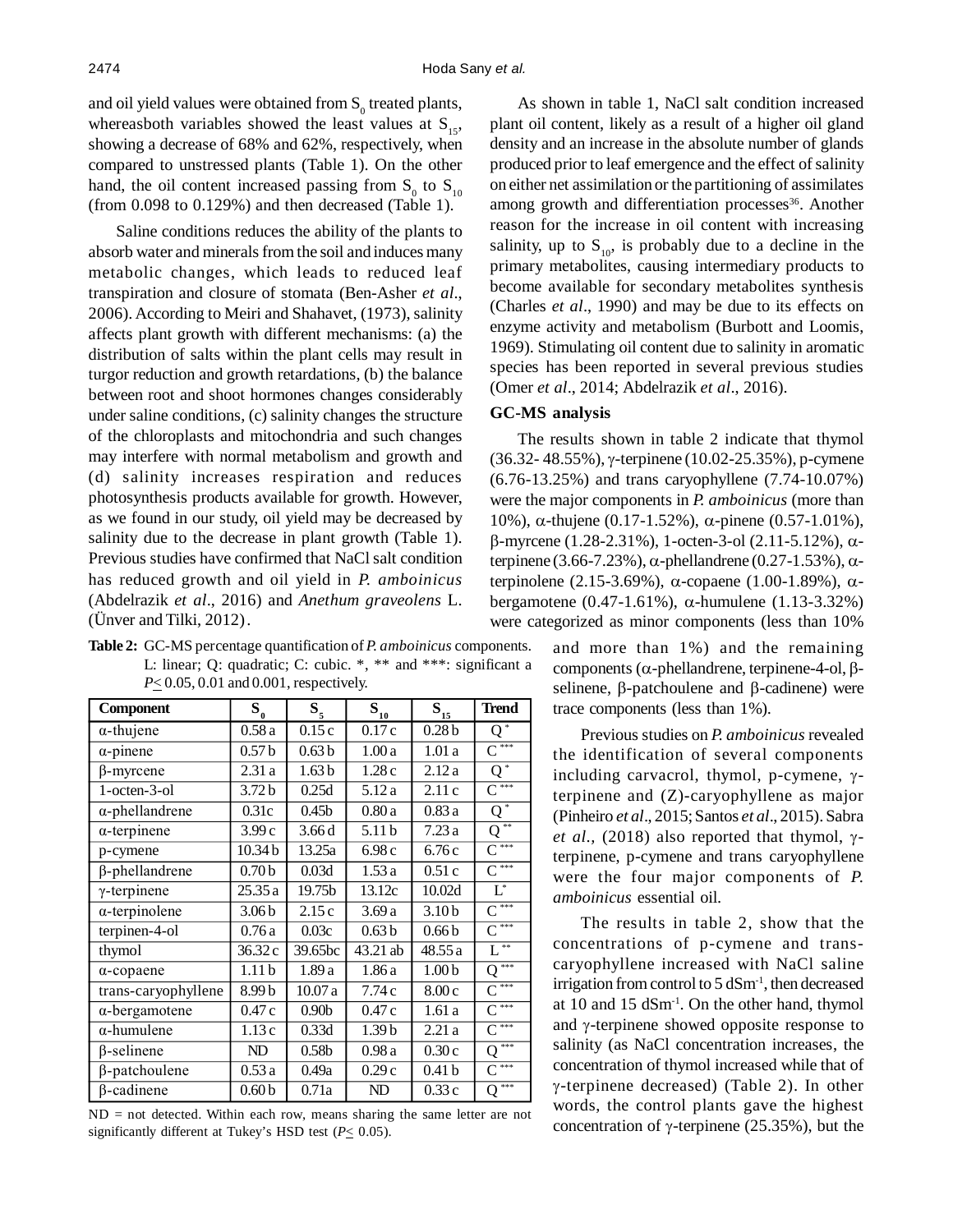| <b>Component</b>       | $Na+$                   | Cl <sub>1</sub> | <b>Proline</b>           | <b>Plant</b>             | <b>Essential</b>         | <b>Essential</b>         |
|------------------------|-------------------------|-----------------|--------------------------|--------------------------|--------------------------|--------------------------|
|                        | concentration           | concentration   | concentration            | fresh weight             | oil content              | oil yield                |
| $\alpha$ -thujene      | $-0.484^{NS}$           | $-0.728^{N}$    | $-0.500^{N_{s}}$         | $0.647^{NS}$             | $-0.691^{NS}$            | $0.521^{NS}$             |
| $\alpha$ -pinene       | $0.955*$                | $0.860^{NS}$    | $0.946^{NS}$             | $-0.904^{N\overline{S}}$ | $0.768^{NS}$             | $-0.825^{N\overline{S}}$ |
| $\beta$ -myrcene       | $-0.207^{NS}$           | $-0.375^{NS}$   | $-0.206^{NS}$            | $0.311^{NS}$             | $-0.854^{NS}$            | $0.101^{NS}$             |
| 1-octen-3-ol           | $0.114^{NS}$            | $-0.156^{NS}$   | $0.079^{NS}$             | $0.067^{NS}$             | $0.496^{NS}$             | $0.188^{NS}$             |
| $\alpha$ -phellandrene | $0.967*$                | $0.913^{NS}$    | $0.962*$                 | $-0.944^{NS}$            | $0.767^{NS}$             | $-0.867^{NS}$            |
| $\alpha$ -terpinene    | $0.929^{NS}$            | $0.782^{NS}$    | $0.926^{NS}$             | $-0.849^{NS}$            | $0.289^{NS}$             | $-0.901^{NS}$            |
| p-cymene               | $-0.797^{NS}$           | $-0.549^{N}$    | $-0.775^{NS}$            | $0.645^{NS}$             | $-0.568^{N\overline{S}}$ | $0.600^{NS}$             |
| $\beta$ -phellandrene  | $0.282^{N\overline{S}}$ | $0.072^{NS}$    | $0.250^{NS}$             | $-0.142^{NS}$            | $0.728^{NS}$             | $0.021^{NS}$             |
| $\gamma$ -terpinene    | $-0.984*$               | $-0.970*$       | $-0.985*$                | $0.988*$                 | $-0.680^{NS}$            | 0.937 <sup>NS</sup>      |
| $\alpha$ -terpinolene  | $0.445^{N}$             | $0.166^{NS}$    | $0.413^{NS}$             | $-0.264^{NS}$            | $0.601^{NS}$             | $-0.161^{NS}$            |
| terpinen-4-ol          | $0.245^{NS}$            | $-0.110^{NS}$   | $0.215^{NS}$             | $-0.017^{NS}$            | $0.052^{NS}$             | $-0.038^{NS}$            |
| thymol                 | $0.989*$                | $0.953*$        | $0.993**$                | $-0.982*$                | 0.481 <sup>NS</sup>      | $-0.987$ *               |
| $\alpha$ -copaene      | $-0.171$ <sup>NS</sup>  | $0.076^{NS}$    | $-0.164^{N\overline{S}}$ | $0.019^{NS}$             | $0.564^{NS}$             | $0.202^{NS}$             |
| trans-caryophyllene    | $-0.735^{NS}$           | $-0.482^{NS}$   | $-0.710^{NS}$            | $0.577^{NS}$             | $-0.623^{NS}$            | $0.509^{NS}$             |
| $\alpha$ -bergamotene  | $0.677^{NS}$            | $0.719^{NS}$    | 0.697 <sup>NS</sup>      | $-0.721^{NS}$            | $-0.136NS$               | $-0.855^{N}$             |
| $\alpha$ -humulene     | $0.793^{NS}$            | $0.541^{NS}$    | $0.779^{NS}$             | $-0.643^{NS}$            | $0.224^{N}$              | $-0.693^{NS}$            |
| $\beta$ -selinene      | $0.364^{NS}$            | $0.502^{NS}$    | $0.362^{NS}$             | $-0.451^{NS}$            | $0.921^{NS}$             | $-0.245^{NS}$            |
| $\beta$ -patchoulene   | $-0.708^{NS}$           | $-0.654^{NS}$   | $-0.693^{N}$             | $0.676^{NS}$             | $-0.976*$                | $0.504^{NS}$             |
| $\beta$ -cadinene      | $-0.681^{NS}$           | $-0.526^{N}$    | $-0.658^{NS}$            | $0.584^{N}$              | $-0.886^{N\overline{S}}$ | 0.433 <sup>NS</sup>      |

**Table 3:** Pearson's product-moment correlation coefficients (r) among physiological variables and the aromatic components identified in P. amboinicus. \*and \*\* indicate significance at  $P \le 0.05$  and 0.01, respectively. NS: not significant.

lowest concentration of thymol (36.32%) (Table 2). Conversely, plants treated with the highest level of NaCl gave the highest concentration of thymol (48.55%) and the lowest one of  $\gamma$ -terpinene (10.02%).

For p-cymene and trans-caryophyllene components, S<sub>5</sub> treated plants gave the highest percentages of both pcymene (13.25%) and trans-caryophyllene (10.07%) and the lowest percentages of p-cymene (6.76%) and transcaryophyllene (7.74%) were obtained from  $S_{15}$  and  $S_{10}$ treated plants, respectively (Table 2). It was reported that thymol, p-cymene,  $\gamma$ -terpinene and caryophyllene concentrations from *Origanum vulgare* L. increased with NaCl saline irrigation (Said-Al Ahl *et al*., 2010). However, thymol, p-cymene and ã-terpinene increased with increasing salinity level, but the increase in thymol continued up until the level below the highest salinity level and then it decreased in ajwian oil seeds (Burbott and Loomis, 1969). On the contrary,  $\gamma$ -terpinene decreased with increasing NaCl stress in summer savory (*Satureja hortensis* L.) plants (Najafi *et al*., 2010). These results indicate that the accumulation of essential oil components in *P. amboinicus* is largely influenced by salt irrigation in different ways. In this regard, the differential thymol :  $\gamma$ terpinene ratio as a function of NaCl salinity irrigation may be due to chemical conversion from one component to another, or due to the differences in the regulation of the activities of some key enzymes involved in the biochemical biosynthesis of these components.

# **Correlation among physiological variables and chemical constituents of P. amboinicus plants**

Overall 114 were analyzed, of which 13 (11.4% of total) showed significance, revealing 6 negative and 7 positive relationships (Table 3). Thymol and  $\gamma$ -terpinene were those constituents showing the highest number of significant correlations (5 and 4, respectively), followed by  $\alpha$ -phellandrene (2 significant correlations) and by  $\alpha$ pinene and  $\beta$ -patchoulene (1 significant correlation each). Among the negative correlations, the lowest r values were recorded among thymol and essential oil yield (-0.987 \*) and amongg-terpinene, proline and Na<sup>+</sup> content (-0.985\* and -0.984\*, respectively). The strongest relationship in the data frame of positive correlations was found among thymol, proline  $(0.993**)$  and Na<sup>+</sup> content  $(0.989*)$  in plant tissues and among g-terpinene and plant fresh weight (0.988\*) (Table 3). On the whole, the correlation analysis showed that the content of thymol and  $\gamma$ -terpinene in *P*. *amboinicus* green tissues were the most reliable indicators of plants' stress under salt conditions, with thymol likely playing a key role in modulating the plants' protective response against the salt-derived stresses. Interestingly, thymol was significantly correlated to the essential oil yield and its related variable of plant fresh weight, while  $\gamma$ -terpinene and  $\beta$ -patchoulene were significantly correlated to the essential oil yield component of plant fresh weight and essential oil content in plant tissues. This suggests the possibility to use the concentration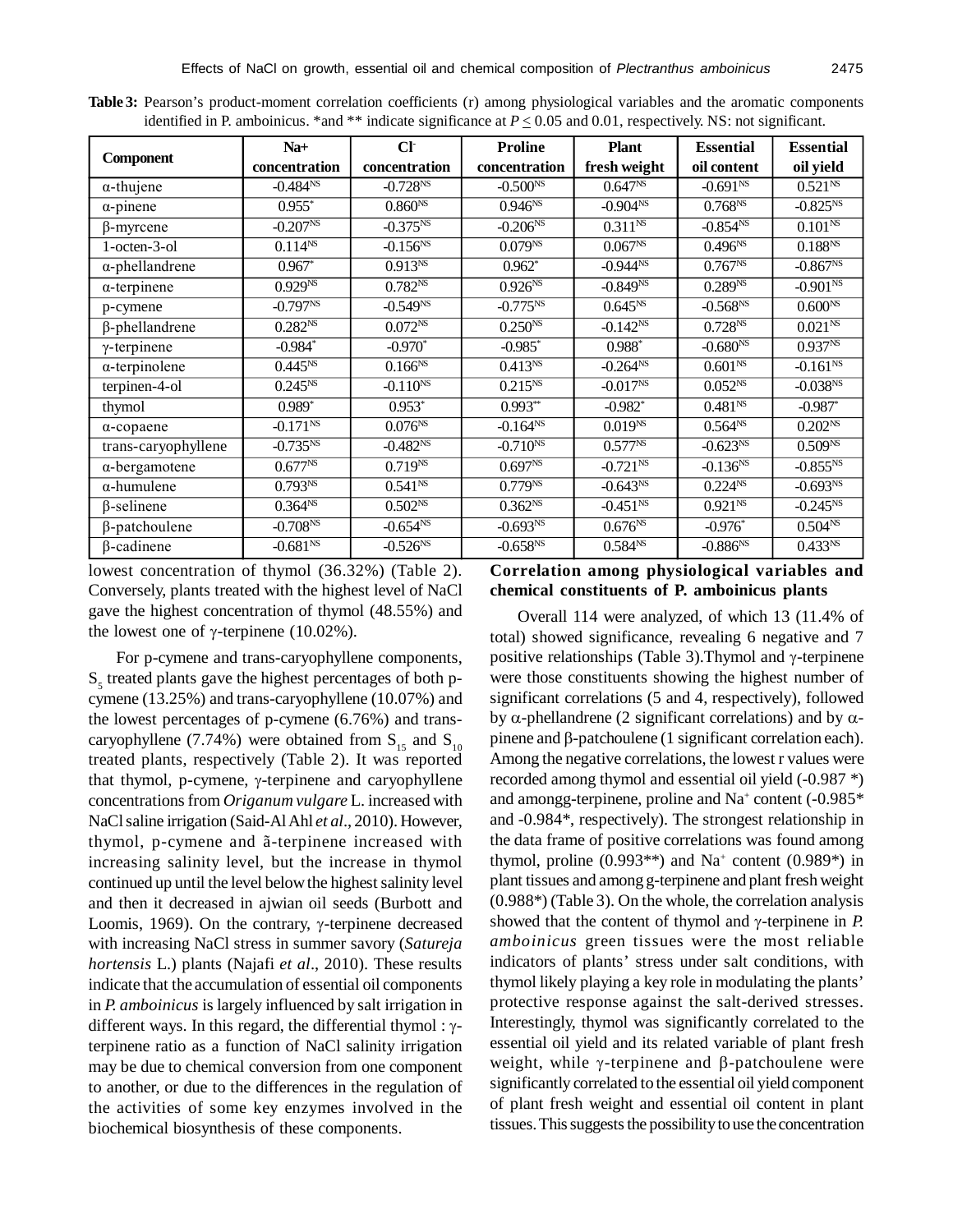of these three molecules as predictive markers of plant's adaptation and essential oil yield in large scale cultivation of the species under salt-stressed conditions.

## **Conclusions**

*P. amboinicus* is a promising crop from both a nutraceutical and pharmacological view point, whose diffusion could help to diversify the Mediterranean agricultural systems and to respond to the growing consumer demands toward natural, health-promoting products. Our results demonstrate that the use of salt irrigation water, which characterizes ample areas of this Region, generates a condition of stress to the crop, resulting in an increase of the essential oil content and in a modification of its composition, but in a reduction of the overall plant growth, with a subsequent reduction of the essential oil yield. However, when taken together, all these features suggest the possibility to buffer the detrimental effects of salt stress by means of agronomical factors, such as the increase in plant density (at least up to an EC of 10 dS m-1of the irrigation water). Such indication appears consistent with the good growth performance of the genus *Plectranthus* with respect to seasonal light interception and radiation use efficiency (Zhang *et al*., 2017). Our study highlighted, in *P. amboinicus*, the existence of a mechanism of tolerance to salt stress, acting up to 5  $dS$  m<sup>-1</sup> to limit di Na<sup>+</sup> entrance inside the plant and more importantly, a positive response of the main constituent thymol to the increasing salt stress. Since the wide range of functional possibilities in pharmacy, food and cosmetic industry of this phenol monoterpene (Salehi *et al*., 2018), our results suggest the need to intensify the studies to identify genes and enzymes that modulate the quantitative and qualitative production of essential oil in this herb, along with the plant's tolerance to salinity.

## **Conflict of interest**

The authors declare that there is no conflict of interest.

#### **References**

- Abdelrazik, T.M., A.S. Sabra, T. Astatkie, M.H. Hegazy, D. Grulova and H.A.H. Said-Al Ahl (2016). Response of growth, essential oil content and its constituent's of *Plectranthus amboinicus* to iron and/or urea foliar application under saline irrigation. *Int. J. Pharm. Pharm. Sci.*, **8:** 223-231.
- Abou-Hadid, A.F. (2003). The use of saline water in Agriculture in the Near East and North Africa Region: present and future. *Journal of Crop Production.*, **7:** 299-323.
- Adams, R.P. (2007). Identification of essential oils components by gas chromatography/quadruple mass spectroscopy  $(4<sup>th</sup>$ Ed.). Allured Publishing Corp, Carol Stream, USA.
- Bates, L.S. (1973). Rapid determination of proline for water stress studies. *Plant Soil*, **39:** 205-207.
- Bayuelo-Jimenez, J.S., D.G. Debouck and J.P. Lynch (2003). Growth, gas exchange, water relations and ion composition of *Phaseolus* species grown under saline conditions. *Field Crop Res.*, **80:** 207-222.
- Ben-Asher, J., I. Tsuyuki, B.A. Bravdo and M. Sagih (2006). Irrigation of grapevines with saline water. I. Leaf area index, stomatal conductance, transpiration and photosynthesis. *Agric Water Manag.*, **83:** 13-21.
- Burbott, A.J. and D. Loomis (1969). Evidence for metabolic turnover monoterpene in peppermint. *Plant Physiol.*, **44:** 173-179.
- Charles, D.J., R.J. Joly and J.E. Simon (1990). Effect of osmotic stress on the essential oil content and composition of peppermint. *Phytochemistry.*, **29:** 2837-2840.
- Chen, Y., H. Yu, J. Shie, T.R. Cheng, C. Wu, J. Fang and C. Wong (2014). Chemical constituents of *Plectranthus amboinicus* and the synthetic analogs possessing antiinflammatory activity. *Bioorganic Med. Chem.*, **22:** 1766- 1772.
- Cottenie, A.M., L. Verloo, G. Kiekens and R. Velgh Camerlynck (1982). Chemical analysis of plants and soils. 44-45. State Univ. Ghent Belgium, 63.
- De Pascale, S., A. Maggio and G. Barbieri (2005). Soil salinization affects growth, yield and mineral composition of cauliflower and broccoli. *Eur. J. Agron.*, **23:** 254-264.
- Di Gioia, F., E.N. Rosskopf, C. Leonardi and F. Giuffrida (2018). Effects of application timing of saline irrigation water on broccoli production and quality. *Agricultural Water Management.,* **203:** 97-104.
- El-hawary, S.S., R.H. El-Sofany, A.R. Abdel-Monem, R.S. Ashour and A.A. Sleem (2013). Seasonal variation in the composition of *Plectranthus amboinicus* (Lour.) Spreng essential oil and its biological activities. *Am. J. Essent. Oil Nat. Prod.*, **1:** 11-18.
- El-Leithy, A.S., A.B.E. EL-Attar, E.A.M. EL-Ghadban and N.M. Abdel-Ghani (2019). Effect of salinity, seaweed extract and salicylic acid on growth, essential oil and chemical composition of *Plectranthus amboinicus* (Lour) Spreng plant. *Bioscience Research.*, **16(1):** 118-133.
- Giuffrida, F., M. Agnello, R.P. Mauro, A. Ferrante and C. Leonardi (2018). Cultivation under salt stress conditions influences postharvest quality and glucosinolates content of freshcut cauliflower. *Scientia Horticulturae.*, **236:** 166-174.
- Grattan, S.R. and C.M. Grieves (1998). Salinity-mineral nutrient relations in horticultural crops. *Sci. Hort*., **78:**127-157.
- Guenther, G. (1961). The essential oils, VIII. New York, Robert E.D. Von No strand Comp., Inc.
- Liang, W., X. Ma, P. Wan and L. Liu (2018). Plant salt-tolerance mechanism: A review. *Biochemical and Biophysical Research Communications.*, **495:** 286-291.
- Hikal, W.M. and H.A.H. Said-Al Ahl (2019). Influence of *Plectranthus amboinicus* essential oil on potentially